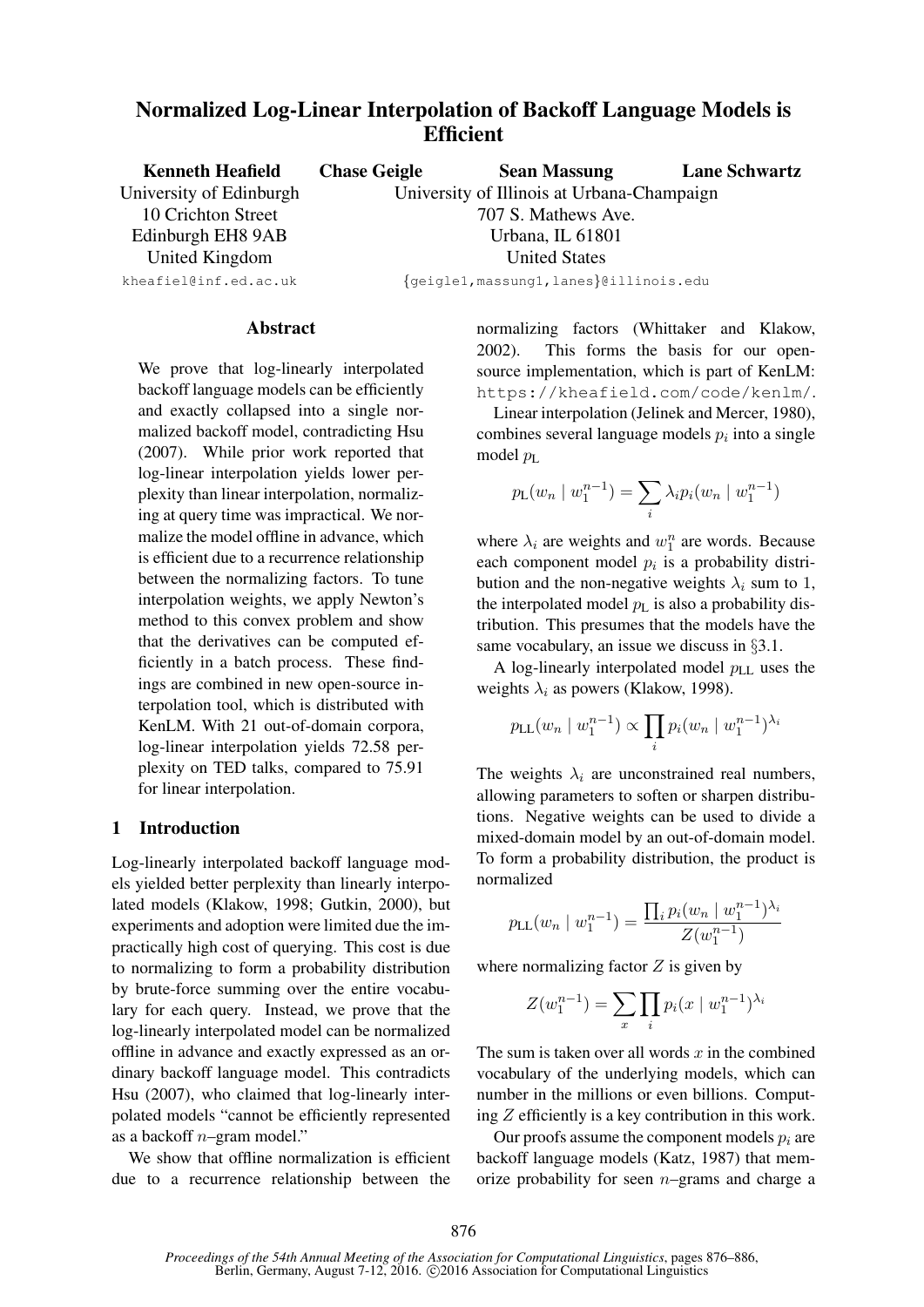backoff penalty  $b_i$  for unseen *n*–grams.

$$
p_i(w_n \mid w_1^{n-1}) = \begin{cases} p_i(w_n \mid w_1^{n-1}) \text{ if } w_1^n \text{ is seen} \\ p_i(w_n \mid w_2^{n-1}) b_i(w_1^{n-1}) \text{ o.w.} \end{cases}
$$

While linearly or log-linearly interpolated models can be queried online by querying the component models (Stolcke, 2002; Federico et al., 2008), doing so costs RAM to store duplicated  $n$ –grams and CPU time to perform lookups. Log-linear interpolation is particularly slow due to normalizing over the entire vocabulary. Instead, it is preferable to combine the models offline into a single backoff model containing the union of  $n$ –grams. Doing so is impossible for linear interpolation (§3.2); SRILM (Stolcke, 2002) and MITLM (Hsu and Glass, 2008) implement an approximation. In contrast, we prove that offline log-linear interpolation requires no such approximation.

# 2 Related Work

Instead of building separate models then weighting, Zhang and Chiang (2014) show how to train Kneser-Ney models (Kneser and Ney, 1995) on weighted data. Their work relied on prescriptive weights from domain adaptation techniques rather than tuning weights, as we do here.

Our exact normalization approach relies on the backoff structure of component models. Several approximations support general models: ignoring normalization (Chen et al., 1998), noisecontrastive estimation (Vaswani et al., 2013), and self-normalization (Andreas and Klein, 2015). In future work, we plan to exploit the structure of other features in high-quality unnormalized loglinear language models (Sethy et al., 2014).

Ignoring normalization is particularly common in speech recognition and machine translation. This is one of our baselines. Unnormalized models can also be compiled into a single model by multiplying the weighted probabilities and backoffs.<sup>1</sup> Many use unnormalized models because weights can be jointly tuned along with other feature weights. However, Haddow (2013) showed that linear interpolation weights can be jointly tuned by pairwise ranked optimization (Hopkins and May, 2011). In theory, normalized log-linear interpolation weights can be jointly tuned in the same way.

Dynamic interpolation weights (Weintraub et al., 1996) give more weight to models familiar with a given query. Typically the weights are a function of the contexts that appear in the combined language model, which is compatible with our approach. However, normalizing factors would need to be calculated in each context.

# 3 Linear Interpolation

To motivate log-linear interpolation, we examine two issues with linear interpolation: normalization when component models have different vocabularies and offline interpolation.

### 3.1 Vocabulary Differences

Language models are normalized with respect to their vocabulary, including the unknown word.

$$
\sum_{x \in \text{vocab}(p_1)} p_1(x) = 1
$$

If two models have different vocabularies, then the combined vocabulary is larger and the sum is taken over more words. Component models assign their unknown word probability to these new words, leading to an interpolated model that sums to more than one. An example is shown in Table 1.

|                         | $p_1$             | $p_2$ | $p_{\rm L}$      | Zero |
|-------------------------|-------------------|-------|------------------|------|
| $\langle$ unk $\rangle$ | $\vert 0.4 \vert$ | 0.2   | 0.3              | 0.3  |
| Α                       | 0.6               |       | 0.4              | 0.3  |
| B                       |                   | 0.8   | 0.6 <sub>0</sub> | 0.4  |
| Sum                     |                   |       |                  |      |

Table 1: Linearly interpolating two models  $p_1$ and  $p_2$  with equal weight yields an unnormalized model  $p_L$ . If gaps are filled with zeros instead, the model is normalized.

To work around this problem, SRILM (Stolcke, 2002) uses zero probability instead of the unknown word probability for new words. This produces a model that sums to one, but differs from what users might expect.

IRSTLM (Federico et al., 2008) asks the user to specify a common large vocabulary size. The unknown word probability is downweighted so that all models sum to one over the large vocabulary.

A component model can also be renormalized with respect to a larger vocabulary. For unigrams, the extra mass is the number of new words times the unknown word probability. For longer contexts, if we assume the typical case where the

<sup>&</sup>lt;sup>1</sup>Missing probabilities are found from the backoff algorithm and missing backoffs are implicitly one.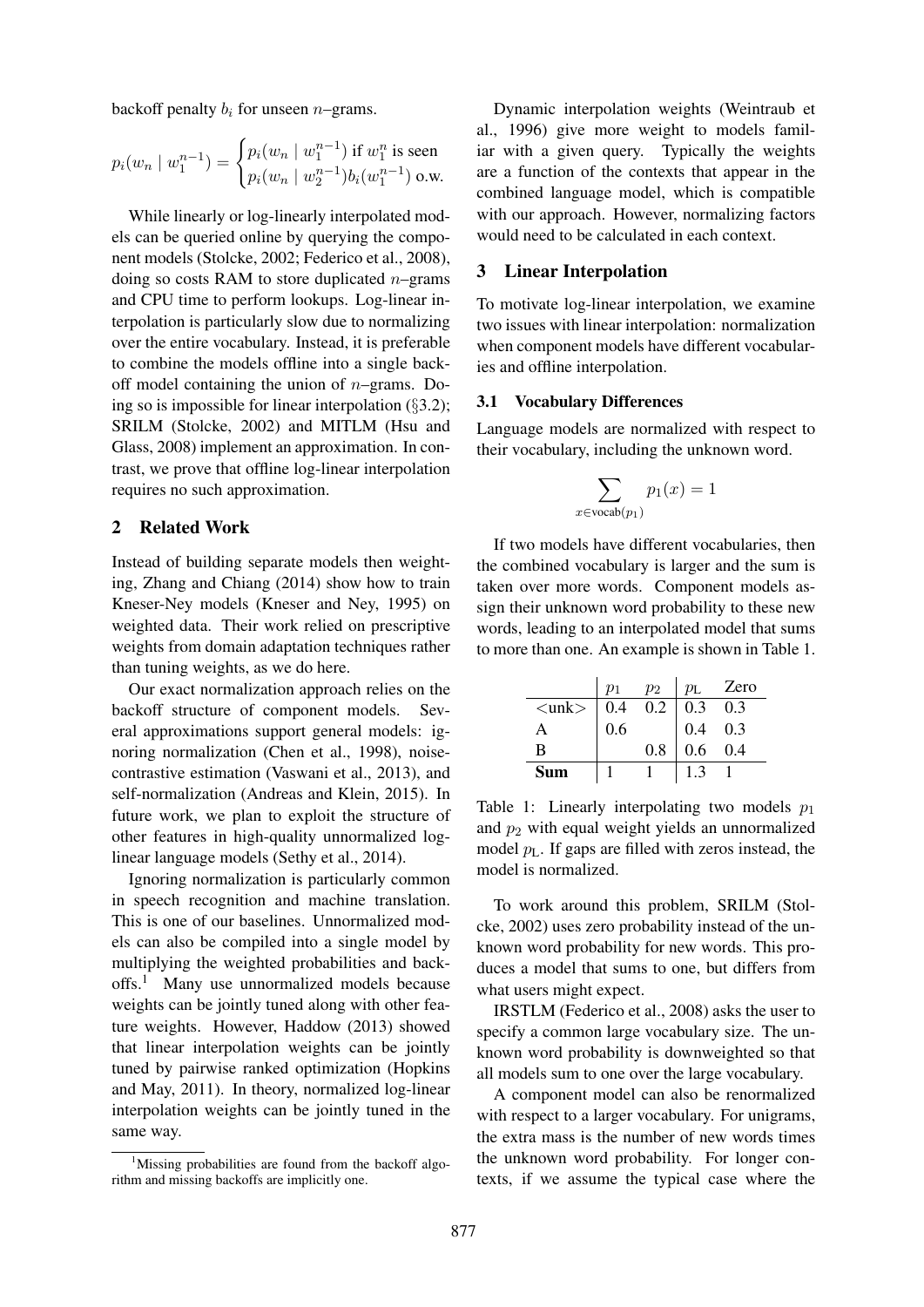unknown word appears only as a unigram, then queries for new words will back off to unigrams. The total mass in context  $w_1^{n-1}$  is

$$
1+|new|p(<\!\!\operatorname{unk}\!>)\prod_{i=1}^{n-1}b(w_i^{n-1})
$$

where *new* is the set of new words. This is efficient to compute online or offline. While there are tools to renormalize models, we are not aware of a tool that does this for linear interpolation.

Log-linear interpolation is normalized by construction. Nonetheless, in our experiments we extend IRSTLM's approach by training models with a common vocabulary size, rather than retrofitting it at query time.

# 3.2 Offline Linear Interpolation

Given an interpolated model, offline interpolation seeks a combined model meeting three criteria: (i) encoding the same probability distribution, (ii) being a backoff model, and (iii) containing the union of  $n$ –grams from component models.

Theorem 1. *The three offline criteria cannot be satisfied for general linearly interpolated backoff models.*

*Proof.* By counterexample. Consider the models given in Table 2 interpolated with equal weight.

|                    | $p_1$                                                       | $p_2$                                                   | $p_{\rm L}$ |
|--------------------|-------------------------------------------------------------|---------------------------------------------------------|-------------|
| p(A)               | 0.4                                                         | 0.2                                                     | 0.3         |
| $p(\mathbf{B})$    | 0.3                                                         | $\begin{array}{c c} 0.3 & 0.3 \\ 0.5 & 0.4 \end{array}$ |             |
| p(C)               | 0.3                                                         |                                                         |             |
| $p(C   A)$<br>b(A) | 0.4                                                         | 0.8                                                     | 0.6         |
|                    | $\frac{6}{7} \approx 0.857$ 0.4 $\frac{2}{3} \approx 0.667$ |                                                         |             |

Table 2: Counterexample models.

The probabilities shown for  $p_L$  result from encoding the same distribution. Taking the union of  $n$ grams implies that  $p_L$  only has entries for A, B, C, and A C. Since the models have the same vocabulary, they are all normalized to one.

$$
p(A | A) + p(B | A) + p(C | A) = 1
$$

Since all models have backoff structure,

$$
p(A)b(A) + p(B)b(A) + p(C | A) = 1
$$

which when solved for backoff  $b(A)$  gives the values shown in Table 2. We then query  $p_L(B \mid A)$  online and offline. Online interpolation yields

$$
p_{\mathsf{L}}(\mathsf{B} \mid \mathsf{A}) = \frac{1}{2} p_1(\mathsf{B} \mid \mathsf{A}) + \frac{1}{2} p_2(\mathsf{B} \mid \mathsf{A})
$$
  
=  $\frac{1}{2} p_1(\mathsf{B}) b_1(\mathsf{A}) + \frac{1}{2} p_2(\mathsf{B}) b_2(\mathsf{A}) = \frac{33}{175}$ 

Offline interpolation yields

$$
p_L(B \mid A) = p_L(B)b_L(A) = 0.2 \neq \frac{33}{175} \approx 0.189
$$

The same problem happens with real language models. To understand why, we attempt to solve for the backoff  $b_{\text{L}}(w_1^{n-1})$ . Supposing  $w_1^n$  is not in either model, we query  $p_L(w_n | w_1^{n-1})$  offline

$$
p_L(w_n|w_1^{n-1})
$$
  
=  $p_L(w_n|w_2^{n-1})b_L(w_1^{n-1})$   
=  $(\lambda_1p_1(w_n|w_2^{n-1}) + \lambda_2p_2(w_n|w_2^{n-1}))b_L(w_1^{n-1})$ 

while online interpolation yields

$$
p_L(w_n|w_1^{n-1})
$$
  
=  $\lambda_1 p_1(w_n|w_1^{n-1}) + \lambda_2 p_2(w_n|w_1^{n-1})$   
=  $\lambda_1 p_1(w_n|w_2^{n-1})b_1(w_1^{n-1}) + \lambda_1 p_2(w_n|w_2^{n-1})b_2(w_1^{n-1})$ 

Solving for  $b_{\text{L}}(w_1^{n-1})$  we obtain

$$
\frac{\lambda_1 p_1(w_n|w_2^{n-1})b_1(w_1^{n-1}) + \lambda_2 p_2(w_n|w_2^{n-1})b_2(w_1^{n-1})}{\lambda_1 p_1(w_n|w_2^{n-1}) + \lambda_2 p_2(w_n|w_2^{n-1})}
$$

which is a weighted average of the backoff weights  $b_1(w_1^{n-1})$  and  $b_2(w_1^{n-1})$ . The weights depend on  $w_n$ , so  $b_L$  is no longer a function of  $w_1^{n-1}$ .

In the SRILM approximation (Stolcke, 2002), probabilities for  $n$ –grams that exist in the model are computed exactly. The backoff weights are chosen to produce a model that sums to one. However, newer versions of SRILM (Stolcke et al., 2011) interpolate by ingesting one component model at a time. For example, the first two models are approximately interpolated before adding a third model. An  $n$ -gram appearing only in the third model will have an approximate probability. Therefore, the output depends on the order in which users specify models. Moreover, weights were optimized for correct linear interpolation, not the approximation.

Stolcke (2002) find that the approximation actually decreases perplexity, which we also see in the experiments (§6). However, approximation only happens when the model backs off, which is less likely to happen in fluent sentences used for perplexity scoring.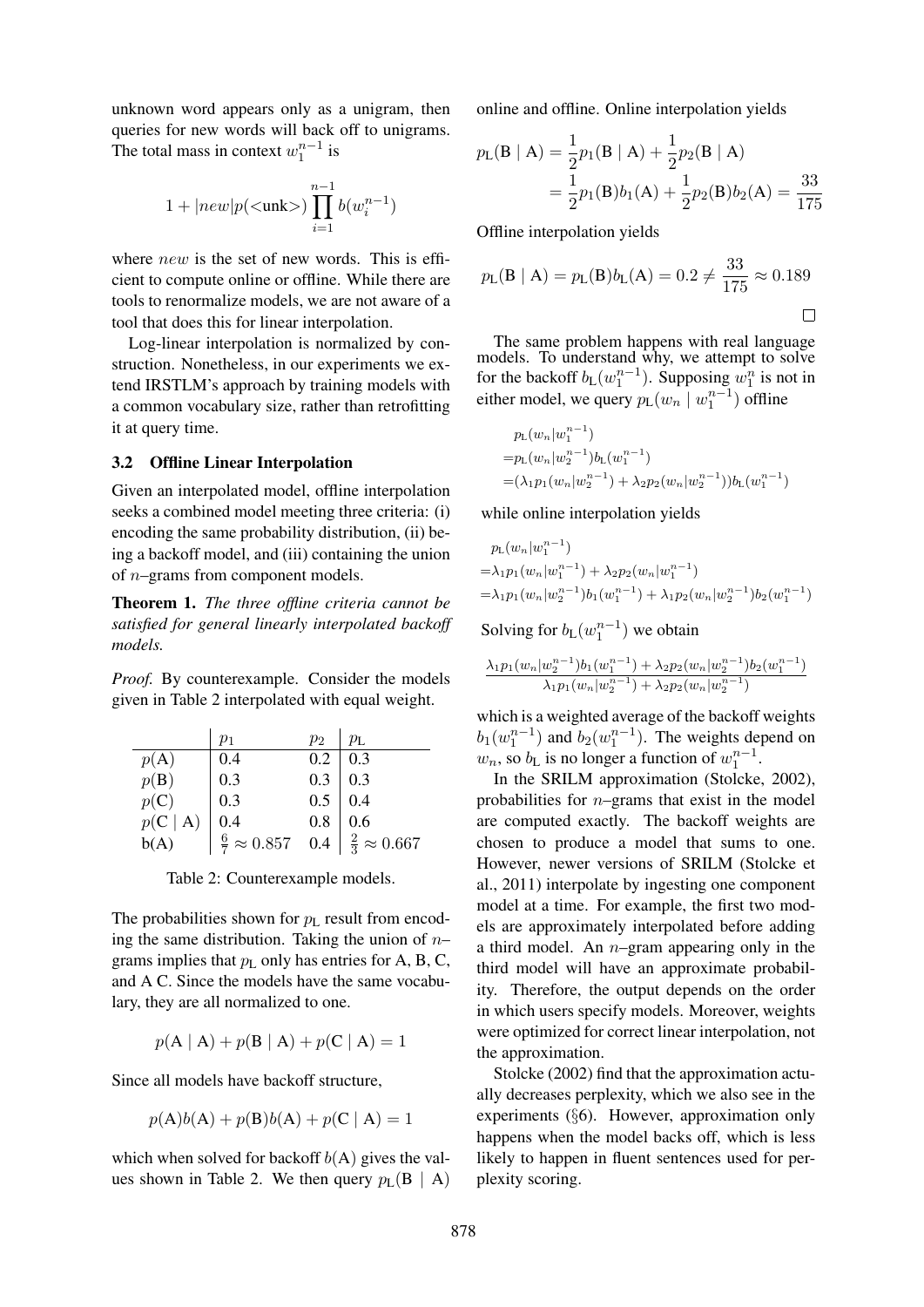#### 4 Offline Log-Linear Interpolation

Log-linearly interpolated backoff models  $p_i$  can be collapsed into a single offline model  $p_{LL}$ . The combined model takes the union of  $n$ –grams in component models.<sup>2</sup> For those *n*–grams, it memorizes correct probability  $p_{LL}$ .

$$
p_{\text{LL}}(w_n \mid w_1^{n-1}) = \frac{\prod_i p_i (w_n \mid w_1^{n-1})^{\lambda_i}}{Z(w_1^{n-1})} \qquad (1)
$$

When  $w_1^n$  does not appear, the backoff  $b_{LL}(w_1^{n-1})$ modifies  $p_{LL}(w_n \mid w_2^{n-1})$  to make an appropriately normalized probability. To do so, it cancels out the shorter query's normalization term  $Z(w_2^{n-1})$  then applies the correct term  $Z(w_1^{n-1})$ . It also applies the component backoff terms.

$$
b_{\text{LL}}(w_1^{n-1}) = \frac{Z(w_2^{n-1})}{Z(w_1^{n-1})} \prod_i b_i (w_1^{n-1})^{\lambda_i} \qquad (2)
$$

Almost by construction, the model satisfies two of our criteria (§3.2): being a backoff model and containing the union of  $n$ –grams. However, backoff models require that the backoff weight of an unseen  $n$ -gram be implicitly 1.

**Lemma 1.** If  $w_1^{n-1}$  is unseen in the combined *model, then the backoff weight*  $b_{LL}(w_1^{n-1}) = 1$ .

*Proof.* Because we have taken the union of entries,  $w_1^{n-1}$  is unseen in component models. These components are backoff models, so implicitly  $b_i(w_1^{n-1}) = 1 \,\forall i$ . Focusing on the normalization term  $Z(w_1^{n-1}),$ 

$$
Z(w_1^{n-1}) = \sum_{x} \prod_{i} p_i (x \mid w_1^{n-1})^{\lambda_i}
$$
  
= 
$$
\sum_{x} \prod_{i} p_i (x \mid w_2^{n-1})^{\lambda_i} b_i (w_1^{n-1})^{\lambda_i}
$$
  
= 
$$
\sum_{x} \prod_{i} p_i (x \mid w_2^{n-1})^{\lambda_i}
$$
  
= 
$$
Z(w_2^{n-1})
$$

All of the models back off because  $w_1^{n-1}x$  is unseen, being a superstring of  $w_1^{n-1}$ . Relevant backoff weights  $b_i(w_1^{n-1}) = 1$  as noted earlier. Recalling the definition of  $b_{LL}(w_1^{n-1}),$ 

$$
\frac{Z(w_2^{n-1})}{Z(w_1^{n-1})}\prod_i b_i(w_1^{n-1})^{\lambda_i} = \frac{Z(w_2^{n-1})}{Z(w_1^{n-1})} = 1 \quad \Box
$$

We now have a backoff model containing the union of  $n$ –grams. It remains to show that the offline model produces correct probabilities.

Theorem 2. *The proposed offline model agrees with online log-linear interpolation.*

*Proof.* By induction on the number of words backed off in offline interpolation. To disambiguate, we will use  $p_{\text{on}}$  to refer to online interpolation and  $p_{\text{off}}$  to refer to offline interpolation.

Base case: the queried  $n$ –gram is in the offline model and we have memorized the online probability by construction.

Inductive case: Let  $p_{off}(w_n \mid w_1^{n-1})$  be a query that backs off. In online interpolation,

$$
p_{\text{on}}(w_n \mid w_1^{n-1}) = \frac{\prod_i p_i (w_n \mid w_1^{n-1})^{\lambda_i}}{Z(w_1^{n-1})}
$$

Because  $w_1^n$  is unseen in the offline model and we took the union, it is unseen in every model  $p_i$ .

$$
= \frac{\prod_{i} p_{i}(w_{n} \mid w_{2}^{n-1})^{\lambda_{i}} b_{i}(w_{1}^{n-1})^{\lambda_{i}}}{Z(w_{1}^{n-1})}
$$

$$
= \frac{(\prod_{i} p_{i}(w_{n} \mid w_{2}^{n-1})^{\lambda_{i}}) \prod_{i} b_{i}(w_{1}^{n-1})^{\lambda_{i}}}{Z(w_{1}^{n-1})}
$$

Recognizing the unnormalized probability  $Z(w_2^{n-1})p_{\text{on}}(w_n | w_2^{n-1}),$ 

$$
= \frac{Z(w_2^{n-1})p_{\text{on}}(w_n \mid w_2^{n-1}) \prod_i b_i (w_1^{n-1})^{\lambda_i}}{Z(w_1^{n-1})}
$$

$$
= p_{\text{on}}(w_n \mid w_2^{n-1}) \frac{Z(w_2^{n-1})}{Z(w_1^{n-1})} \prod_i b_i (w_1^{n-1})^{\lambda_i}
$$

$$
= p_{\text{on}}(w_n \mid w_2^{n-1}) b_{\text{off}}(w_1^{n-1})
$$

The last equality follows from the definition of  $b_{\text{off}}$  and Lemma 1, which extended the domain of  $b_{\text{off}}$  to any  $w_1^{n-1}$ . By the inductive hypothesis,  $p_{\text{on}}(w_n \mid w_2^{n-1}) = p_{\text{off}}(w_n \mid w_2^{n-1})$  because it backs off one less time.

$$
= p_{\text{off}}(w_n \mid w_2^{n-1}) b_{\text{off}}(w_1^{n-1}) = p_{\text{off}}(w_n \mid w_1^{n-1})
$$

The offline model  $p_{off}(w_n \mid w_1^{n-1})$  backs off because that is the case we are considering. Combining our chain of equalities,

$$
p_{\text{on}}(w_n \mid w_1^{n-1}) = p_{\text{off}}(w_n \mid w_1^{n-1})
$$

 $\Box$ 

By induction, the claim holds for all  $w_1^n$ .

<sup>&</sup>lt;sup>2</sup>We further assume that every substring of a seen  $n$ –gram is also seen. This follows from estimating on text, except in the case of adjusted count pruning by SRILM. In such cases, we add the missing entries to component models, with no additional memory cost in trie data structures.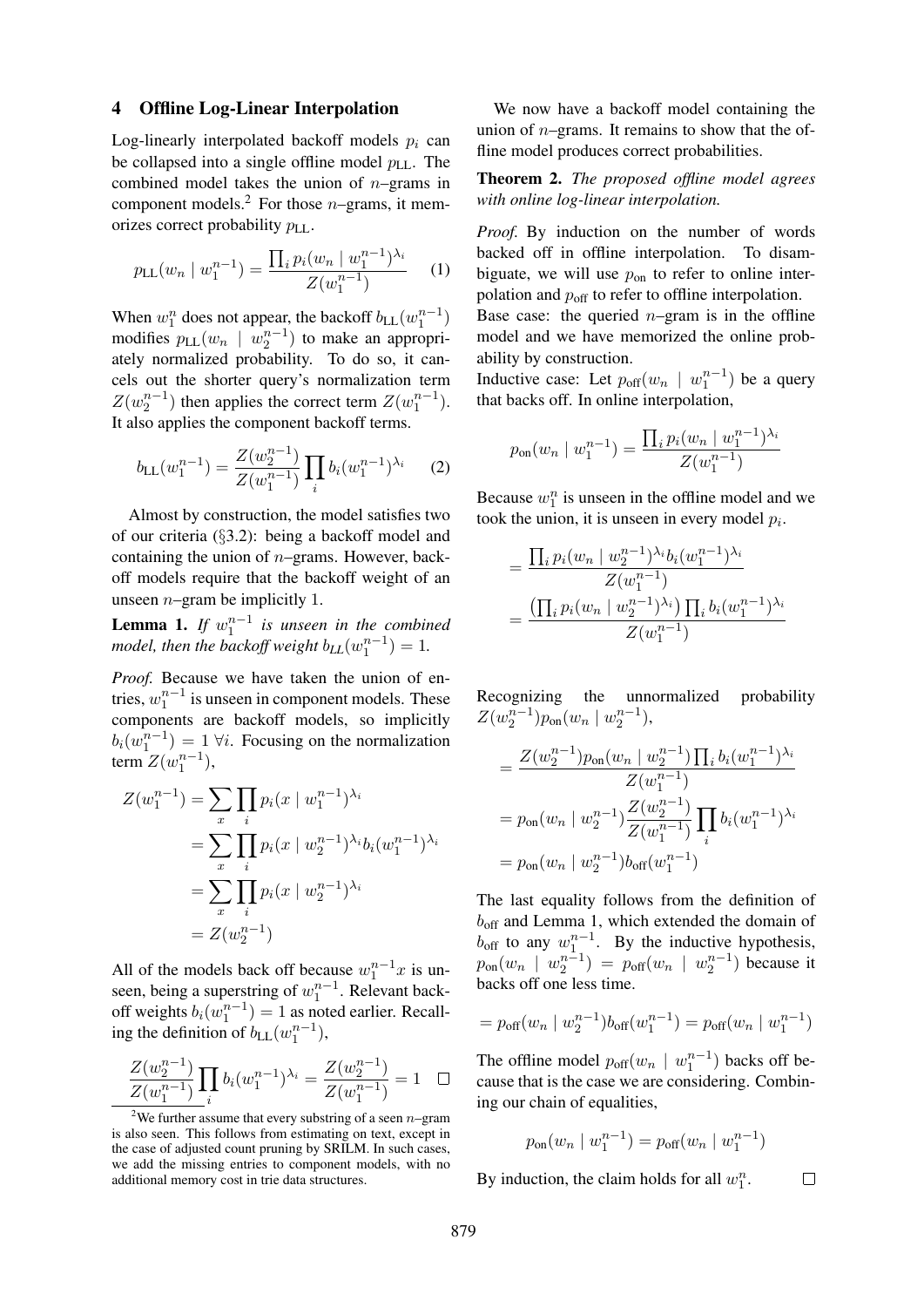#### 4.1 Normalizing Efficiently

In order to build the offline model, the normalization factor Z needs to be computed in every seen context. To do so, we extend the tree-structure method of Whittaker and Klakow (2002), which they used to compute and cache normalization factors on the fly. It exploits the sparsity of language models: when summing over the vocabulary, most queries will back off. Formally, we define  $s(w_1^n)$ to be the set of words x where  $p_i(x \mid w_1^n)$  does not back off in some model.

$$
s(w_1^n) = \{x : w_1^n x \text{ is seen in any model}\}
$$

To exploit this, we use the normalizing factor  $Z(w_2^n)$  from a lower order and patch it up by summing over  $s(w_1^n)$ .

Theorem 3. *The normalization factors* Z *obey a recurrence relationship:*

$$
Z(w_1^n) = \sum_{x \in s(w_1^n)} \prod_i p_i (x \mid w_1^n)^{\lambda_i} +
$$

$$
\left(Z(w_2^n) - \sum_{x \in s(w_1^n)} \prod_i p_i (x \mid w_2^n)^{\lambda_i}\right) \prod_i b_i (w_1^n)^{\lambda_i}
$$

*Proof.* The first term handles seen *n*–grams while the second term handles unseen  $n$ -grams. The definition of Z

$$
Z(w_1^n) = \sum_{x \in \text{vocab}} \prod_i p_i (x \mid w_1^n)^{\lambda_i}
$$

can be partitioned by cases.

$$
\sum_{x \in s(w_1^n)} \prod_i p_i(x \mid w_1^n)^{\lambda_i} + \sum_{x \notin s(w_1^n)} \prod_i p_i(x \mid w_1^n)^{\lambda_i}
$$

The first term agrees with the claim, so we focus on the case where  $x \notin s(w_1^n)$ . By definition of s, all models back off.

$$
\sum_{x \notin s(w_1^n)} \prod_i p_i (x \mid w_1^n)^{\lambda_i}
$$
\n
$$
= \sum_{x \notin s(w_1^n)} \prod_i p_i (x \mid w_2^n)^{\lambda_i} b_i (w_1^n)^{\lambda_i}
$$
\n
$$
= \left( \sum_{x \notin s(w_1^n)} \prod_i p_i (x \mid w_2^n)^{\lambda_i} \right) \prod_i b_i (w_1^n)^{\lambda_i}
$$
\n
$$
= \left( Z(w_2^n) - \sum_{x \in s(w_1^n)} \prod_i p_i (x \mid w_2^n)^{\lambda_i} \right) \prod_i b_i (w_1^n)^{\lambda_i}
$$

This is the second term of the claim.



Figure 1: Multi-stage streaming pipeline for offline log-linear interpolation. Bold arrows indicate sorting is performed.

The recurrence structure of the normalization factors suggests a computational strategy: compute  $Z(\epsilon)$  by summing over the unigrams,  $Z(w_n)$ by summing over bigrams  $w_n x$ ,  $Z(w_{n-1}^n)$  by summing over trigrams  $w_{n-1}^n x$ , and so on.

# 4.2 Streaming Computation

Part of the point of offline interpolation is that there may not be enough RAM to fit all the component models. Moreover, with compression techniques that rely on immutable models (Whittaker and Raj, 2001; Talbot and Osborne, 2007), a mutable version of the combined model may not fit in RAM. Instead, we construct the offline model with disk-based streaming algorithms, using the framework we designed for language model estimation (Heafield et al., 2013). Our pipeline (Figure 1) has four conceptual steps: merge probabilities, apply backoffs, normalize, and output. Applying backoffs and normalization are performed in the same pass, so there are three total passes.

# 4.2.1 Merge Probabilities

This step takes the union of  $n$ -grams and multiplies probabilities from component models. We

 $\Box$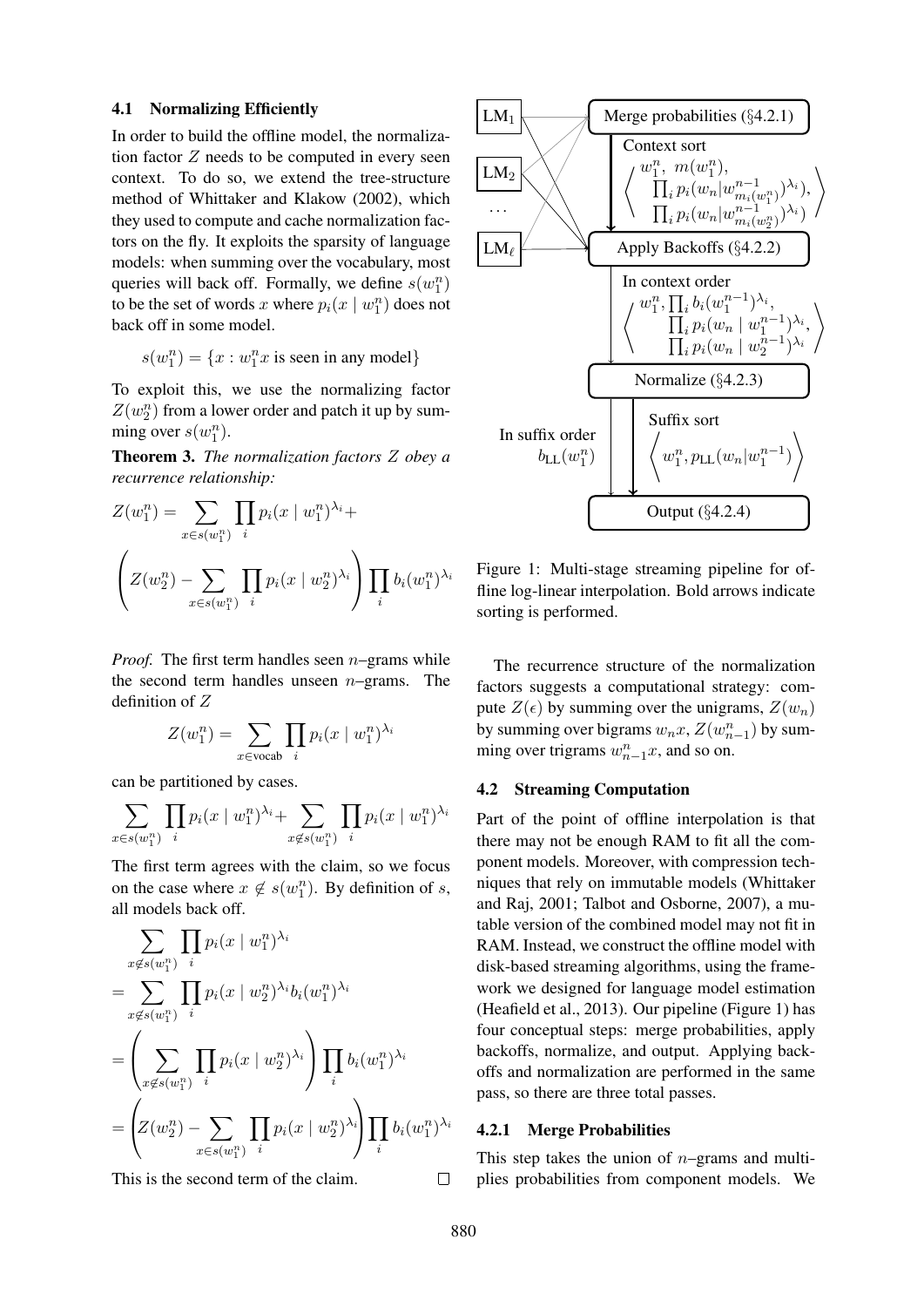assume that the component models are sorted in suffix order (Figure 4), which is true of models produced by lmplz (Heafield et al., 2013) or stored in a reverse trie. Moreover, despite having different word indices, the models are consistently sorted using the string word, or a hash thereof.

$$
\begin{array}{ccccc}\n3 & 2 & 1 \\
& & A \\
& A & A \\
A & A & A \\
B & A & A \\
B & A & B\n\end{array}
$$

Table 3: Merging probabilities processes  $n$ -grams in lexicographic order by suffix. Column headings indicate precedence.

The algorithm processes  $n$ -grams in lexicographic (depth-first) order by suffix (Table 3). In this way, the algorithm processes  $p_i(A)$  before it might be used as a backoff point for  $p_i(A \mid B)$ in one of the models. It jointly streams through all models, so that  $p_1(A | B)$  and  $p_2(A | B)$  are available at the same time. Ideally, we would compute unnormalized probabilities.

$$
\prod_i p_i (w_n \mid w_1^{n-1})^{\lambda_i}
$$

However, these queries back off when models contain different  $n$ -grams. The appropriate backoff weights  $b_i(w_1^{n-1})$  are not available in a streaming fashion. Instead, we proceed without charging backoffs

$$
\prod_i p_i(w_n \mid w_{m_i(w_1^n)}^{n-1})^{\lambda_i}
$$

where  $m_i(w_1^n)$  records what backoffs should be charged later.

The normalization step  $(\S4.2.3)$  also uses lowerorder probabilities

$$
\prod_i p_i (w_n \mid w_2^{n-1})^{\lambda_i}
$$

and needs to access them in a streaming fashion, so we also output

$$
\prod_i p_i(w_n \mid w_{m_i(w_2^n)}^{n-1})^{\lambda_i}
$$



Table 4: Sorting orders (Heafield et al., 2013). In suffix order, the last word is primary. In context order, the penultimate word is primary. Column headings indicate precedence.

Each output tuple has the form

$$
\left\langle w_1^n, m(w_1^n), \prod_i p_i(w_n|w_{m_i(w_1^n)}^{n-1})^{\lambda_i},\right.\\\left.\prod_i p_i(w_n|w_{m_i(w_2^n)}^{n-1})^{\lambda_i}\right\rangle
$$

where  $m(w_1^n)$  is a vector of backoff requests, from which  $m(w_2^n)$  can be computed.

# 4.2.2 Apply Backoffs

This step fulfills the backoff requests from merging probabilities. The merged probabilities are sorted in context order (Table 4) so that  $n$ grams  $w_1^n$  sharing the same context  $w_1^{n-1}$  are consecutive. Moreover, contexts  $w_1^{n-1}$  appear in suffix order. We use this property to stream through the component models again in their native suffix order, this time reading backoff weights  $b_i(w_1^{n-1}), b_i(w_2^{n-1}), \ldots, b_i(w_{n-1})$ . Multiplying the appropriate backoff weights by  $\prod_i p_i(w_n|w_{m_i(w_1^n)}^{n-1})^{\lambda_i}$  yields unnormalized probability

$$
\prod_i p_i (w_n | w_1^{n-1})^{\lambda_i}
$$

The same applies to the lower order.

$$
\prod_i p_i (w_n | w_2^{n-1})^{\lambda_i}
$$

This step also merges backoffs from component models, with output still in context order.

$$
\left\langle w_1^n, \prod_i b_i (w_1^{n-1})^{\lambda_i}, \prod_i p_i (w_n | w_1^{n-1})^{\lambda_i} \right\rangle
$$

$$
\prod_i p_i (w_n | w_2^{n-1})^{\lambda_i} \left\rangle
$$

The implementation is combined with normalization, so the tuple is only conceptual.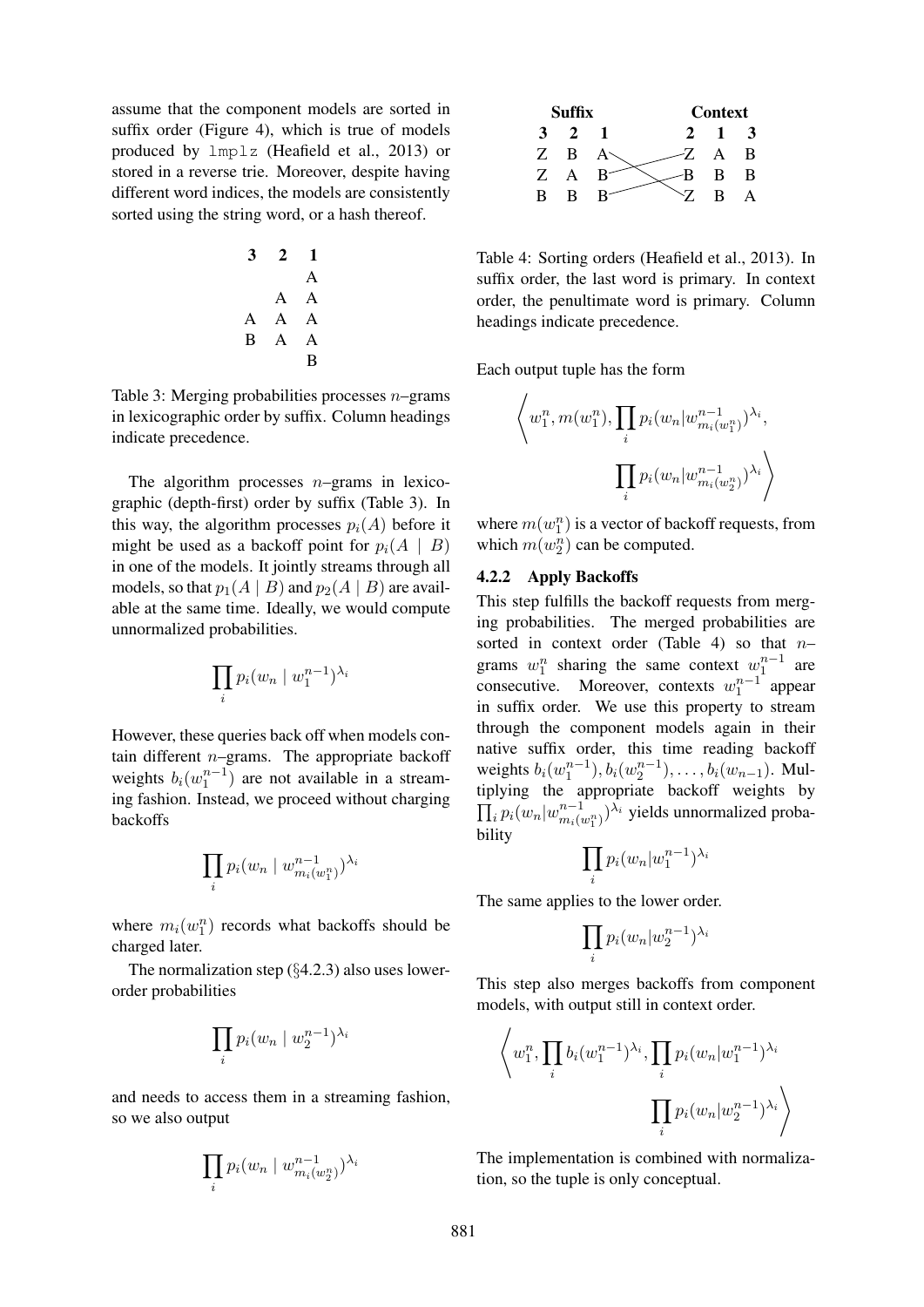### 4.2.3 Normalize

This step computes normalization factor Z for all contexts, which it applies to produce  $p_{\text{LL}}$  and  $b_{\text{LL}}$ . Recalling §4.1,  $Z(w_1^{n-1})$  is efficient to compute in a batch process by processing suffixes  $Z(\epsilon), Z(w_n), \ldots Z(w_2^{n-1})$  first. In order to minimize memory consumption, we chose to evaluate the contexts in depth-first order by suffix, so that  $Z(A)$  is computed immediately before it is needed to compute  $Z(A \cap A)$  and forgotten at  $Z(B)$ .

Computing  $Z(w_1^{n-1})$  by applying Theorem 3 requires the sum

$$
\sum_{x \in s(w_1^{n-1})} \prod_i p_i(x \mid w_1^{n-1})^{\lambda_i}
$$

where  $s(w_1^{n-1})$  restricts to seen *n*–grams. For this, we stream through the output of the apply backoffs step in context order, which makes the various values of  $x$  consecutive. Theorem 3 also requires a sum over the lower-order unnormalized probabilities

$$
\sum_{x \in s(w_1^{n-1})} \prod_i p_i(x \mid w_2^{n-1})^{\lambda_i}
$$

We placed these terms in the input tuple for  $w_1^{n-1}x$ . Otherwise, it would be hard to access these values while streaming in context order.

While we have shown how to compute  $Z(w_1^{n-1})$ , we still need to normalize the probabilities. Unfortunately,  $Z(w_1^{n-1})$  is only known after streaming through all records of the form  $w_1^{n-1}x$ , which are the very same records to normalize. We therefore buffer up to the vocabulary size for each order in memory to allow rewinding. Processing context  $w_1^{n-1}$  thus yields normalized probabilities  $p_{\text{LL}}(x \mid w_1^{\overline{n}-1})$  for all seen  $w_1^{n-1}x$ .

$$
\left\langle w_1^n, p_{\text{LL}}(x \mid w_1^{n-1}) \right\rangle
$$

These records are generated in context order, the same order as the input.

The normalization step also computes backoffs.

$$
b_{\rm LL}(w_1^{n-1}) = \frac{Z(w_2^{n-1})}{Z(w_1^{n-1})} \prod_i b_i (w_1^{n-1})^{\lambda_i}
$$

Normalization  $Z(w_1^{n-1})$  is computed by this step, numerator  $Z(w_2^{n-1})$  is available due to depth-first search, and the backoff terms  $\prod_i b_i (w_1^{n-1})^{\lambda_i}$  are present in the input. The backoffs  $b_{LL}$  are generated in suffix order, since each context produces a backoff value. These are written to a sidechannel stream as bare values without keys.

### 4.2.4 Output

Language model toolkits store probability  $p_{\text{LL}}(w_n \mid w_1^{n-1})$  and backoff  $b_{\text{LL}}(w_1^n)$  together as values for the key  $w_1^n$ . To reunify them, we sort  $\langle w_1^n, p_{\text{LL}}(w_n \mid w_1^{n-1}) \rangle$  in suffix order and merge with the backoff sidechannel from normalization, which is already in suffix order. Suffix order is also preferable because toolkits can easily build a reverse trie data structure.

# 5 Tuning

Weights are tuned to maximize the log probability of held-out data. This is a convex optimization problem (Klakow, 1998). Iterations are expensive due to the need to normalize over the vocabulary at least once. However, the number of weights is small, which makes the Hessian matrix cheap to store and invert. We therefore selected Newton's method.<sup>3</sup>

The log probability of tuning data  $w$  is

$$
\log \prod_n p_{\text{LL}}(w_n \mid w_1^{n-1})
$$

which expands according to the definition of  $p_{LL}$ 

$$
\sum_{n} \left( \sum_{i} \lambda_i \log p_i(w_n \mid w_1^{n-1}) \right) - \log Z(w_1^{n-1})
$$

The gradient with respect to  $\lambda_i$  has a compact form

$$
\sum_{n} \log p_i(w_n \mid w_1^{n-1}) + \text{CH}(p_{\text{LL}}, p_i \mid w_1^{n-1})
$$

where CH is cross entropy. However, computing the cross entropy directly would entail a sum over the vocabulary for every word in the tuning data. Instead, we apply Theorem 3 to express  $Z(w_1^{n-1})$  in terms of  $Z(w_2^{n-1})$  before taking the derivative. This allows us to perform the same depth-first computation as before (§4.2.3), only this time  $\frac{\partial}{\partial \lambda_i} Z(w_1^{n-1})$  is computed in terms of  $\frac{\partial}{\partial \lambda_i} Z(w_2^{n-1})$ .

The same argument applies when taking the Hessian with respect to  $\lambda_i$  and  $\lambda_j$ . Rather than compute it directly in the form

$$
\sum_{n} -\sum_{x} p_{\text{LL}}(x|w_1^{n-1}) \log p_i(x|w_1^{n-1}) \log p_j(x|w_1^{n-1}) + \text{CH}(p_{\text{LL}}, p_i | w_1^{n-1}) \text{CH}(p_{\text{LL}}, p_j | w_1^{n-1})
$$

we apply Theorem 3 to compute the Hessian for  $w_1^n$  in terms of the Hessian for  $w_2^n$ .

 $3$ We also considered minibatches, though grouping tuning data to reduce normalization cost would introduce bias.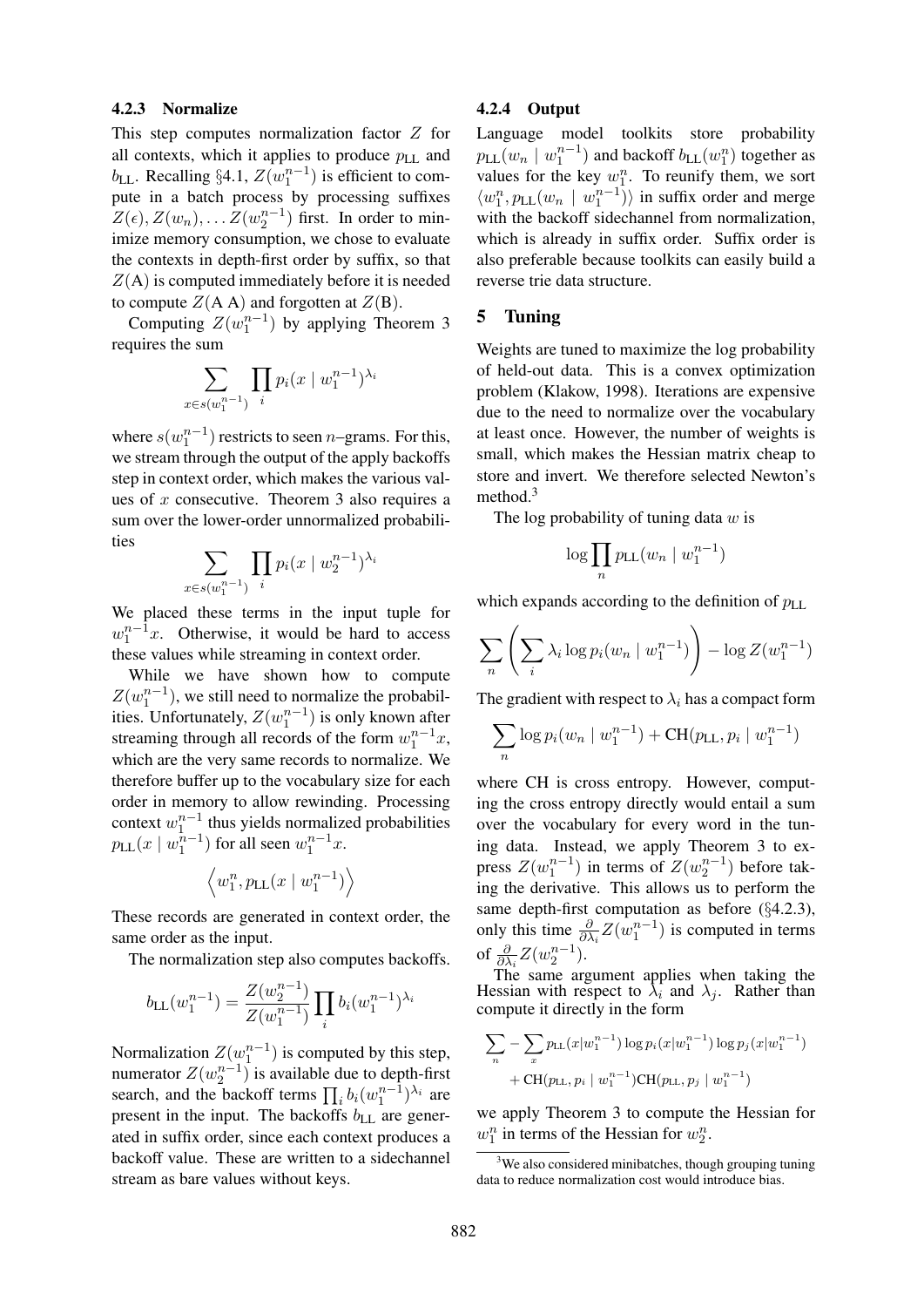# 6 Experiments

We perform experiments for perplexity, query speed, memory consumption, and effectiveness in a machine translation system.

Individual language models were trained on English corpora from the WMT 2016 news translation shared task (Bojar et al., 2016). This includes the seven newswires (afp, apw, cna, ltw, nyt, wpb, xin) from English Gigaword Fifth Edition (Parker et al., 2011); the  $2007-2015$  news crawls;<sup>4</sup> News discussion; News commmentary v11; English from Europarl v8 (Koehn, 2005); the English side of the French-English parallel corpus (Bojar et al., 2013); and the English side of SETIMES2 (Tiedemann, 2009). We additionally built one language model trained on the concatenation of all of the above corpora. All corpora were preprocessed using the standard Moses (Koehn et al., 2007) scripts to perform normalization, tokenization, and truecasing. To prevent SRILM from running out of RAM, we excluded the large monolingual CommonCrawl data, but included English from the parallel CommonCrawl data.

All language models are 5-gram backoff language models trained with modified Kneser-Ney smoothing (Chen and Goodman, 1998) using lmplz (Heafield et al., 2013). Also to prevent SRILM from running out of RAM, we pruned singleton trigrams and above.

For linear interpolation, we tuned weights using IRSTLM. To work around SRILM's limitation of ten models, we interpolated the first ten then carried the combined model and added nine more component models, repeating this last step as necessary. Weights were normalized within batches to achieve the correct final weighting. This simply extends the way SRILM internally carries a combined model and adds one model at a time.

# 6.1 Perplexity experiments

We experiment with two domains: TED talks, which is out of domain, and news, which is indomain for some corpora. For TED, we tuned on the IWSLT 2010 English dev set and test on the 2010 test set. For news, we tuned on the English side of the WMT 2015 Russian–English evaluation set and test on the WMT 2014 Russian– English evaluation set. To measure generalization, we also evaluated news on models tuned for TED and vice-versa. Results are shown in Table 5.

|                      | <b>Component Models</b> |                  |  |
|----------------------|-------------------------|------------------|--|
| Component            | <b>TED</b> test         | <b>News test</b> |  |
| Gigaword afp         | 163.48                  | 221.57           |  |
| Gigaword apw         | 140.65                  | 206.85           |  |
| Gigaword cna         | 299.93                  | 448.56           |  |
| Gigaword ltw         | 106.28                  | 243.35           |  |
| Gigaword nyt         | 97.21                   | 211.75           |  |
| Gigaword wpb         | 151.81                  | 341.48           |  |
| Gigaword xin         | 204.60                  | 246.32           |  |
| News 07              | 127.66                  | 243.53           |  |
| News 08              | 112.48                  | 202.86           |  |
| News 09              | 111.43                  | 197.32           |  |
| News 10              | 114.40                  | 209.31           |  |
| News 11              | 107.69                  | 187.65           |  |
| News 12              | 105.74                  | 180.28           |  |
| News 13              | 104.09                  | 155.89           |  |
| News $14 \text{ v}2$ | 101.85                  | 139.94           |  |
| News 15              | 101.13                  | 141.13           |  |
| News discussion      | 99.88                   | 249.63           |  |
| News commentary v11  | 236.23                  | 495.27           |  |
| Europarl v8          | 268.41                  | 574.74           |  |
| CommonCrawl fr-en.en | 149.10                  | 343.20           |  |
| SETIMES2 ro-en.en    | 331.37                  | 521.19           |  |
| All concatenated     | 80.69                   | 96.15            |  |

|                      | <b>TED</b> weights |                  |  |
|----------------------|--------------------|------------------|--|
| <b>Interpolation</b> | <b>TED</b> test    | <b>News test</b> |  |
| Offline linear       | 75.91              | 100.43           |  |
| Online linear        | 76.93              | 152.37           |  |
| Log-linear           | 72.58              | 112.31           |  |

|                      | <b>News weights</b> |                  |  |
|----------------------|---------------------|------------------|--|
| <b>Interpolation</b> | <b>TED</b> test     | <b>News test</b> |  |
| Offline linear       | 83.34               | 107.69           |  |
| Online linear        | 83.94               | 110.95           |  |
| Log-linear           | 89.62               | 124.63           |  |

Table 5: Test set perplexities. In the middle table, weights are optimized for TED and include a model trained on all concatenated text. In the bottom table, weights are optimized for news and exclude the model trained on all concatenated text.

<sup>4</sup> For News Crawl 2014, we used version 2.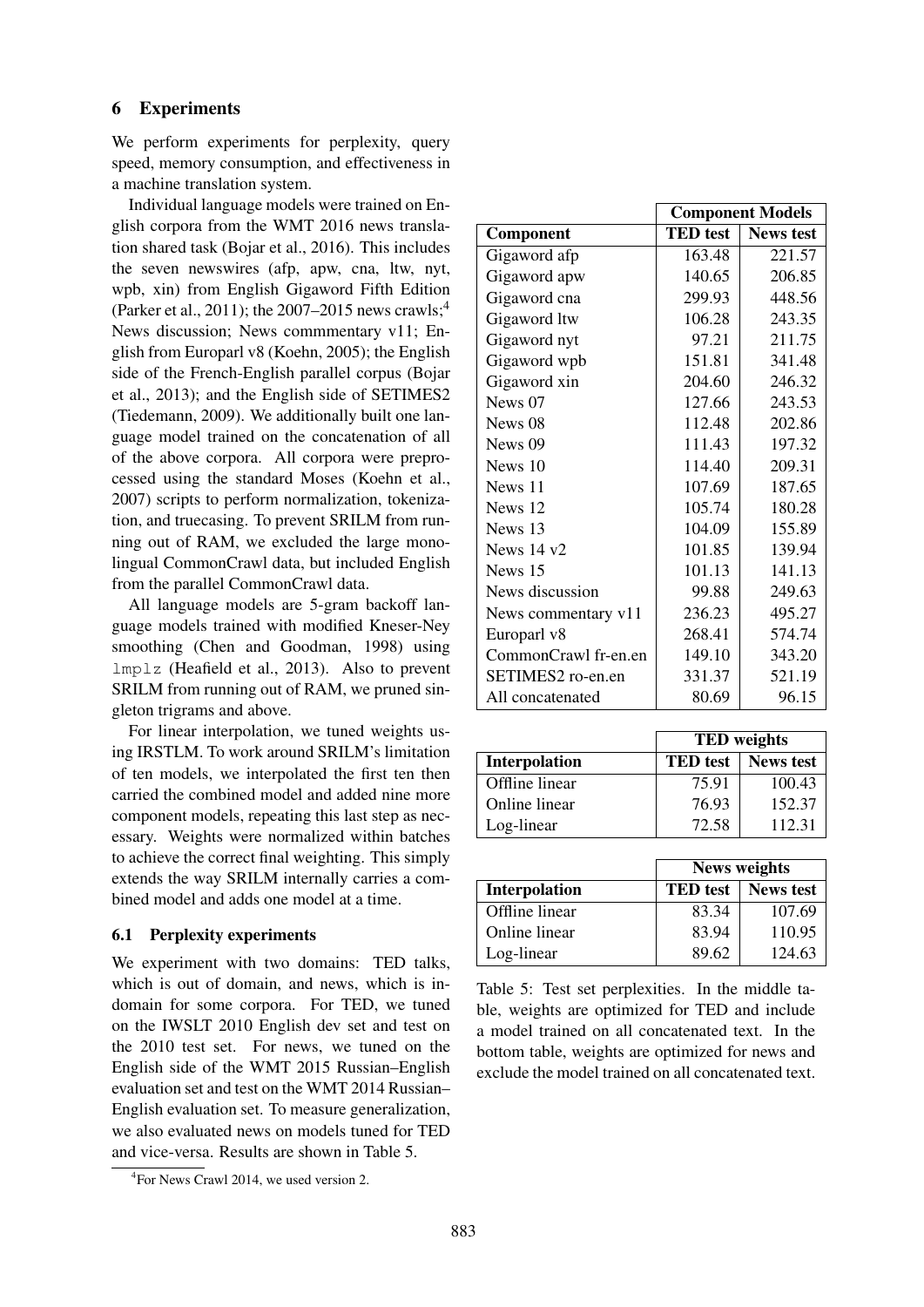| LM               | <b>Tuning</b> |       | Compiling        |       | Querying                  |       |
|------------------|---------------|-------|------------------|-------|---------------------------|-------|
| All concatenated | N/A           | N/A   | N/A              |       | $N/A$ 0.186 $\mu$ s 46.7G |       |
| Offline linear   | 0.876m        | 60.2G | 641 <sub>m</sub> | 123G  | $0.186 \mu s$ 46.8G       |       |
| Online linear    | 0.876m        | 60.2G | N/A              | N/A   | 5.67 $\mu$ s 89.1G        |       |
| Log-linear       | 600m          | 63.9G | 89.8m            | 63.9G | $0.186\mu s$              | 46.8G |

Table 6: Speed and memory consumption of LM combination methods. Interpolated models include the concatenated model. Tuning and compiling times are in minutes, memory consumption in gigabytes, and query time in microseconds per query (on 1G of held-out Common Crawl monolingual data).

Log-linear interpolation performs better on TED (72.58 perplexity versus 75.91 for offline linear interpolation). However, it performs worse on news. In future work, we plan to investigate whether log-linear wins when all corpora are outof-domain since it favors agreement by all models.

Table 6 compares the speed and memory performance of the competing methods. While the log-linear tuning is much slower, its compilation is faster compared to the offline linear model's long run time. Since the model formats are the same for the concatenation and log-linear, they share the fastest query speeds. Query speed was measured using KenLM's (Heafield, 2011) faster probing data structure.<sup>5</sup>

### 6.2 MT experiments

We trained a statistical phrase-based machine translation system for Romanian-English on the Romanian-English parallel corpora released as part of the 2016 WMT news translation shared task. We trained three variants of this MT system. The first used a single language model trained on the concatenation of the 21 individual LM training corpora. The second used 22 language models, with each LM presented to Moses as a separate feature. The third used a single language model which is an interpolation of all 22 models. This variant was run with offline linear, online linear, and log-linear interpolation. All MT system variants were optimized using IWSLT 2011 Romanian-English TED test as the development set, and were evaluated using the IWSLT 2012 Romanian-English TED test set.

As shown in Table 7, no significant difference in MT quality as measured by BLEU was observed; the best BLEU score came from separate features at 18.40 while log-linear scored 18.15. We leave

| LM               | <b>BLEU</b> | <b>BLEU-c</b> |  |
|------------------|-------------|---------------|--|
| 22 separate LMs  | 18.40       | 17.91         |  |
| All concatenated | 18.02       | 17.55         |  |
| Offline linear   | 18.00       | 17.53         |  |
| Online linear    | 18.27       | 17.82         |  |
| Log-linear       | 18.15       | 17.70         |  |

Table 7: Machine translation performance comparison in an end-to-end system.

jointly tuned normalized log-linear interpolation to future work.

# 7 Conclusion

Normalized log-linear interpolation is now a tractable alternative to linear interpolation for backoff language models. Contrary to Hsu (2007), we proved that these models can be exactly collapsed into a single backoff language model. This solves the query speed problem. Empirically, compiling the log-linear model is faster than SRILM can collapse its approximate offline linear model. In future work, we plan to improve performace of feature weight tuning and investigate more general features.

### Acknowledgments

Thanks to João Sedoc, Grant Erdmann, Jeremy Gwinnup, Marcin Junczys-Dowmunt, Chris Dyer, Jon Clark, and MT Marathon attendees for discussions. Partial funding was provided by the Amazon Academic Research Awards program. This material is based upon work supported by the NSF GRFP under Grant Number DGE-1144245.

### References

 ${}^{5}$ KenLM does not natively implement online linear interpolation, so we wrote a custom wrapper, which is faster than querying IRSTLM.

Jacob Andreas and Dan Klein. 2015. When and why are log-linear models self-normalizing? In *NAACL 2015*.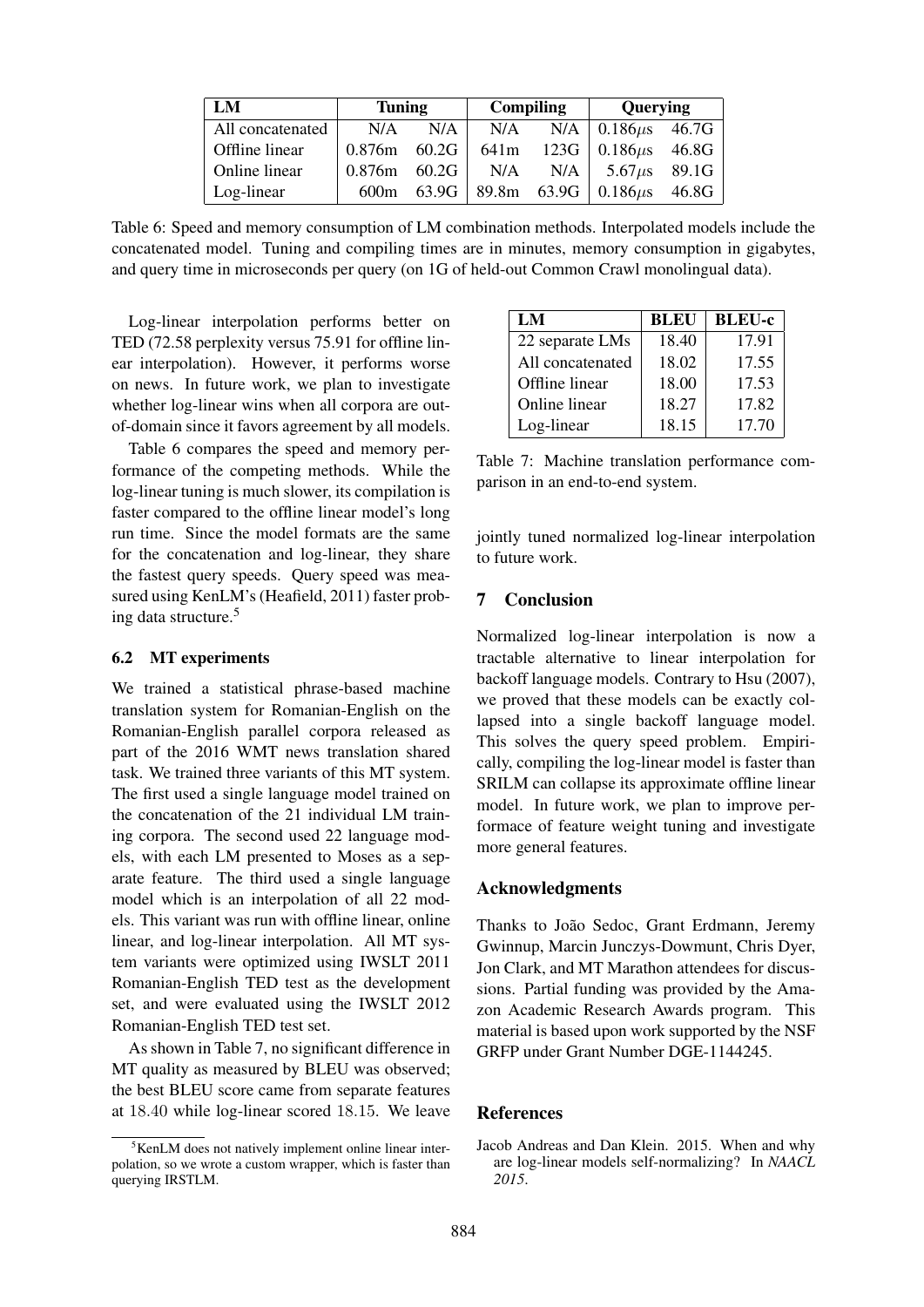- Ondřej Bojar, Christian Buck, Chris Callison-Burch, Christian Federmann, Barry Haddow, Philipp Koehn, Christof Monz, Matt Post, Radu Soricut, and Lucia Specia. 2013. Findings of the 2013 workshop on statistical machine translation. In *Proceedings of the Eighth Workshop on Statistical Machine Translation*, pages 1–44, Sofia, Bulgaria, August. Association for Computational Linguistics.
- Ondřej Bojar, Christian Buck, Rajen Chatterjee, Christian Federmann, Liane Guillou, Barry Haddow, Matthias Huck, Antonio Jimeno Yepes, Aurelie ´ Névéol, Mariana Neves, Pavel Pecina, Martin Popel, Philipp Koehn, Christof Monz, Matteo Negri, Matt Post, Lucia Specia, Karin Verspoor, Jörg Tiedemann, and Marco Turchi. 2016. Findings of the 2016 Conference on Machine Translation. In *Proceedings of the First Conference on Machine Translation (WMT'16)*, Berlin, Germany, August.
- Stanley Chen and Joshua Goodman. 1998. An empirical study of smoothing techniques for language modeling. Technical Report TR-10-98, Harvard University, August.
- Stanley F. Chen, Kristie Seymore, and Ronald Rosenfeld. 1998. Topic adaptation for language modeling using unnormalized exponential models. In *Acoustics, Speech and Signal Processing, 1998. Proceedings of the 1998 IEEE International Conference on*, volume 2, pages 681–684. IEEE.
- Marcello Federico, Nicola Bertoldi, and Mauro Cettolo. 2008. IRSTLM: an open source toolkit for handling large scale language models. In *Proceedings of Interspeech*, Brisbane, Australia.
- Alexander Gutkin. 2000. Log-linear interpolation of language models. Master's thesis, University of Cambridge, November.
- Barry Haddow. 2013. Applying pairwise ranked optimisation to improve the interpolation of translation models. In *Proceedings of NAACL*.
- Kenneth Heafield, Ivan Pouzyrevsky, Jonathan H. Clark, and Philipp Koehn. 2013. Scalable modified Kneser-Ney language model estimation. In *Proceedings of the 51st Annual Meeting of the Association for Computational Linguistics*, Sofia, Bulgaria, August.
- Kenneth Heafield. 2011. KenLM: Faster and smaller language model queries. In *Proceedings of the Sixth Workshop on Statistical Machine Translation*, Edinburgh, UK, July. Association for Computational Linguistics.
- Mark Hopkins and Jonathan May. 2011. Tuning as ranking. In *Proceedings of the 2011 Conference on Empirical Methods in Natural Language Processing*, pages 1352—-1362, Edinburgh, Scotland, July.
- Bo-June Hsu and James Glass. 2008. Iterative language model estimation: Efficient data structure & algorithms. In *Proceedings of Interspeech*, Brisbane, Australia.
- Bo-June Hsu. 2007. Generalized linear interpolation of language models. In *Automatic Speech Recognition & Understanding, 2007. ASRU. IEEE Workshop on*, pages 136–140. IEEE.
- Frederick Jelinek and Robert L. Mercer. 1980. Interpolated estimation of Markov source parameters from sparse data. In *Proceedings of the Workshop on Pattern Recognition in Practice*, pages 381–397, May.
- Slava Katz. 1987. Estimation of probabilities from sparse data for the language model component of a speech recognizer. *IEEE Transactions on Acoustics, Speech, and Signal Processing*, ASSP-35(3):400– 401, March.
- Dietrich Klakow. 1998. Log-linear interpolation of language models. In *Proceedings of 5th International Conference on Spoken Language Processing*, pages 1695–1699, Sydney, November.
- Reinhard Kneser and Hermann Ney. 1995. Improved backing-off for m-gram language modeling. In *Proceedings of the IEEE International Conference on Acoustics, Speech and Signal Processing*, pages 181–184.
- Philipp Koehn, Hieu Hoang, Alexandra Birch, Chris Callison-Burch, Marcello Federico, Nicola Bertoldi, Brooke Cowan, Wade Shen, Christine Moran, Richard Zens, Chris Dyer, Ondřej Bojar, Alexandra Constantin, and Evan Herbst. 2007. Moses: Open source toolkit for statistical machine translation. In *Annual Meeting of the Association for Computational Linguistics (ACL)*, Prague, Czech Republic, June.
- Philipp Koehn. 2005. Europarl: A parallel corpus for statistical machine translation. In *Proceedings of MT Summit*.
- Robert Parker, David Graff, Junbo Kong, Ke Chen, and Kazuaki Maeda. 2011. English gigaword fifth edition, June. LDC2011T07.
- Abhinav Sethy, Stanley Chen, Bhuvana Ramabhadran, and Paul Vozila. 2014. Static interpolation of exponential  $n$ –gram models using features of features. In *2014 IEEE International Conference on Acoustic, Speech and Signal Processing (ICASSP)*.
- Andreas Stolcke, Jing Zheng, Wen Wang, and Victor Abrash. 2011. SRILM at sixteen: Update and outlook. In *Proc. 2011 IEEE Workshop on Automatic Speech Recognition & Understanding (ASRU)*, Waikoloa, Hawaii, USA.
- Andreas Stolcke. 2002. SRILM an extensible language modeling toolkit. In *Proceedings of the Seventh International Conference on Spoken Language Processing*, pages 901–904.
- David Talbot and Miles Osborne. 2007. Randomised language modelling for statistical machine translation. In *Proceedings of ACL*, pages 512–519, Prague, Czech Republic.